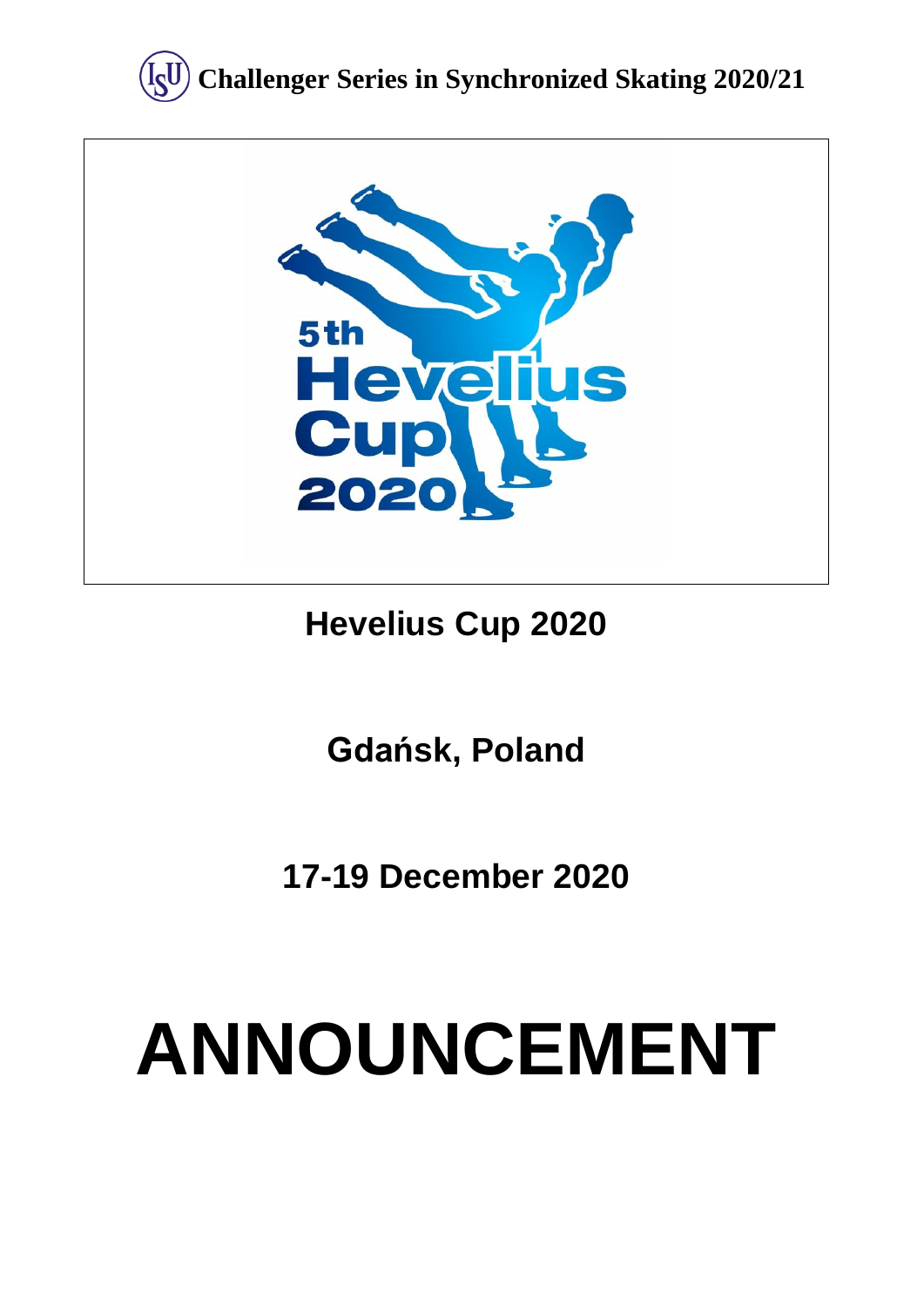# **Hevelius Cup 2020**

**An International Competition** 

**for** 

**Junior and Senior**

**organized by**

**Polish Figure Skating Association SKF Iceskater GKS Stoczniowiec**







**Gdańsk, Poland**

**17-19 December 2020**

**A competition as part of the**



**Challenger Series in Synchronized Skating 2020/21**

**under the authorization of the** 

**INTERNATIONAL SKATING UNION**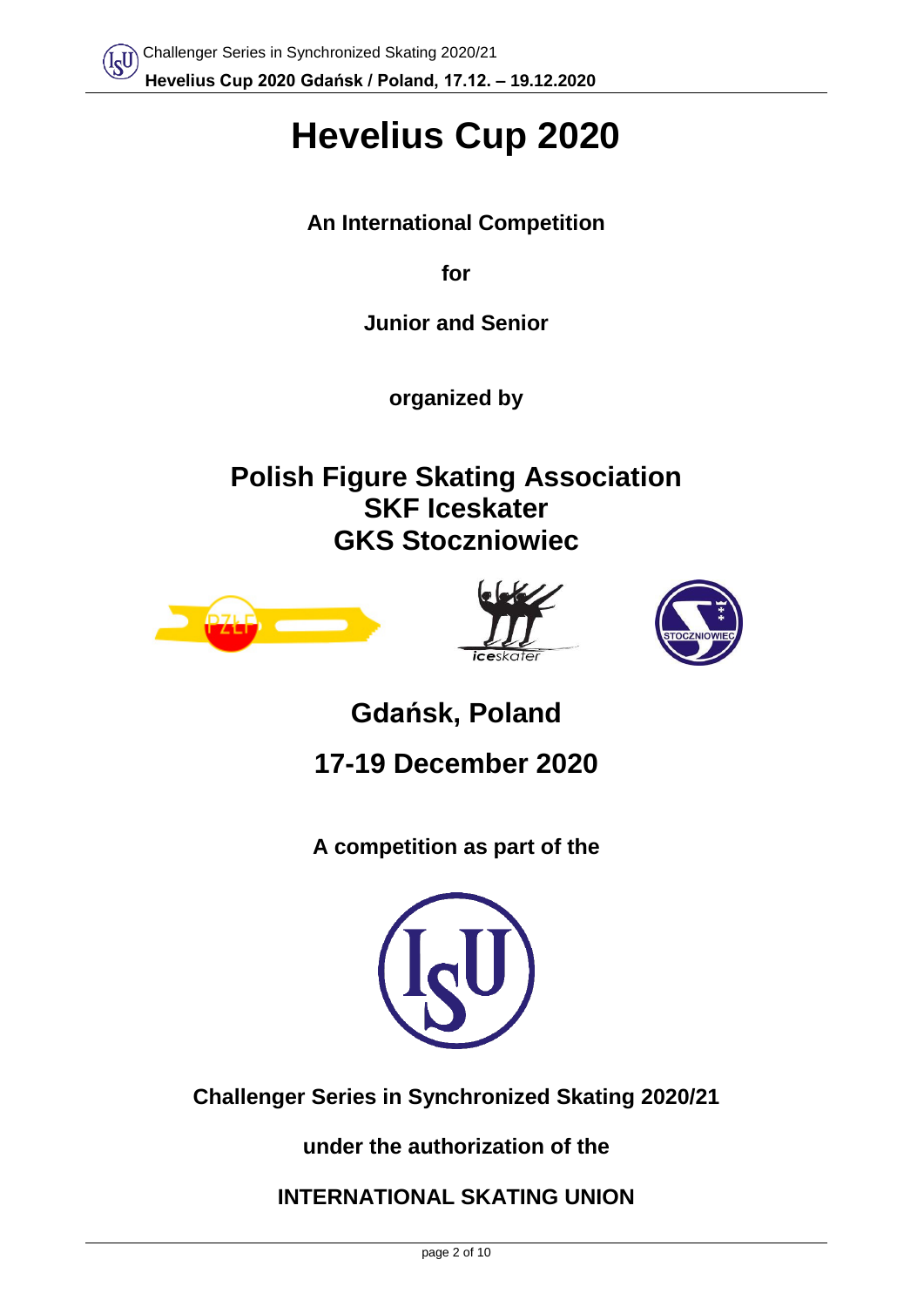## **1. GENERAL REGULATIONS**

The **Hevelius Cup 2020** will be conducted in accordance with the ISU Constitution and General Regulations 2018, the Special Regulations & Technical Rules Synchronized Skating, and the relevant ISU Communications.

Participation in the **Hevelius Cup 2020** is open to all Competitors who belong to an ISU Member, and qualify with regard to eligibility according to Rule 102, provided their ages fall within the limits specified in Rule 108, paragraph 4 and they meet the participation, citizenship and residency requirements in Rule 109, paragraphs 1 through 5 and ISU Communication 2030 or any update of this Communication.

All Teams must be entered through their respective ISU Member Federation.

# **2. ISU CHALLENGER SERIES IN SYNCHRONIZED SKATING**

The **Hevelius Cup 2020** is part of the ISU Challenger Series in Synchronized Skating 2020/21 and will be conducted in accordance with additional requirements as specified in the General Announcement for the ISU Challenger Series in Synchronized Skating 2020/21 as well as ISU Communication 2308.

The holding of Challenger Series events during the season 2020/21 will most likely be complicated and if held, only be accessible to a limited number of Teams. The ISU Council therefore decided that for the sake of fairness, no World Standing/Ranking points will be awarded in the ISU Challenger Series in Synchronized Skating this season. The same principle applies to all other ISU Synchronized Skating International Competitions.

Due to the Covid-19 pandemic and related travel restrictions, no maximum entries number per ISU Member shall apply

#### **ISU CHALLENGER SERIES IN SYNCHRONIZED SKATING RANKING**

Based on the current travel restrictions imposed by the COVID-19 situation, which would not allow all Teams to travel to the locations of the Challenger Series events, and with regards to fairness to all Teams, the ISU Council decided there will be no Challenger Series Ranking this season and therefore no ISU Prize Money will be awarded.

## **3. TECHNICAL DATA**

**PLACE Main arena: Hala Olivia Al. Grunwaldzka 470, 80- 309 Gdańsk Poland** (an indoor ice-rink with the ice surface of 30 x 60 m)

> **Practice arena: Hala Olivia Al. Grunwaldzka 470, 80- 309 Gdańsk Poland** (an indoor ice-rink with the ice surface of 30 x 60 m)

**Main and Practice Rink are in the same complex.**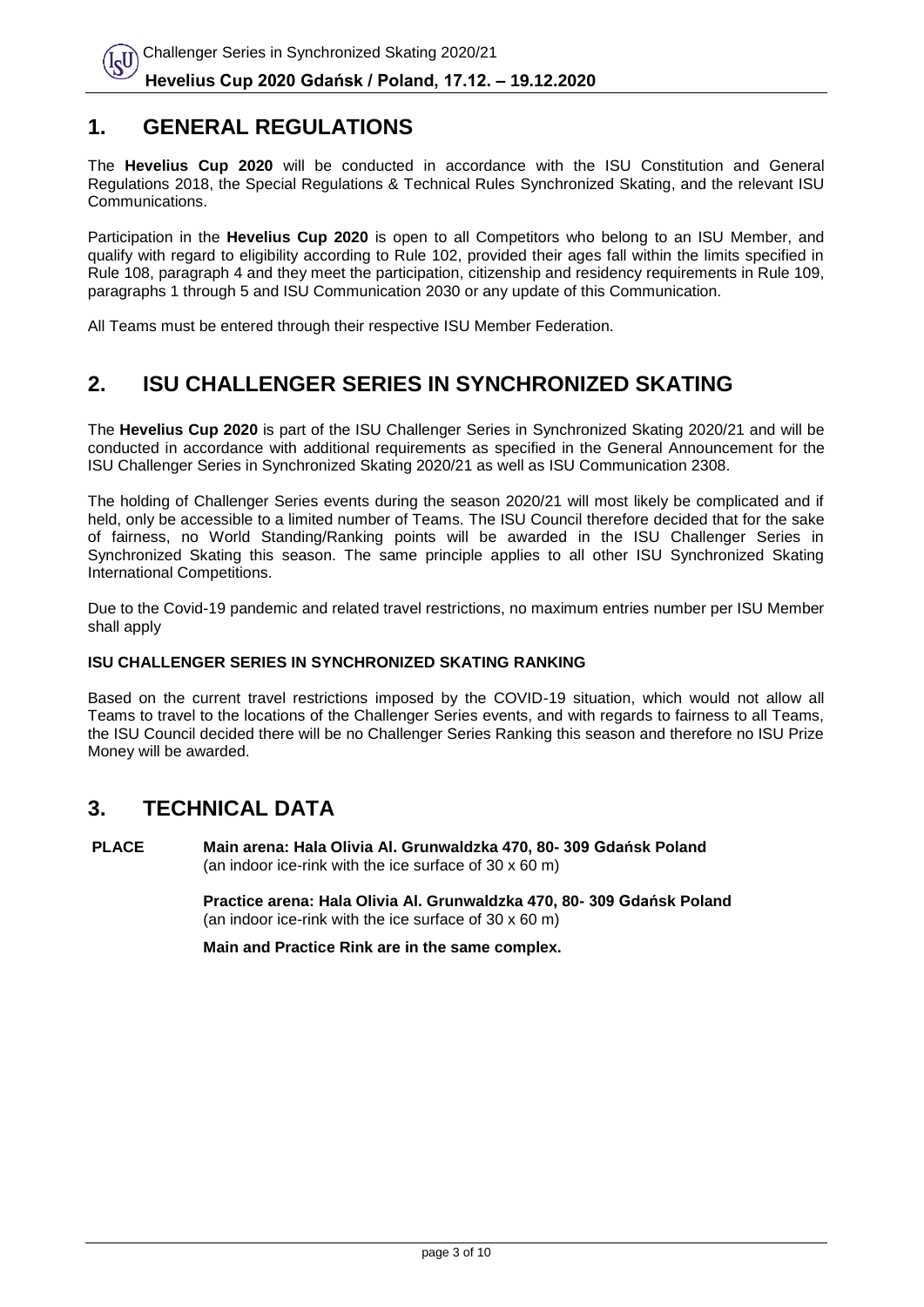| <b>JUNIOR</b> | Short Program       | Duration: 2 minutes and 50 seconds, but may be less,                                                                                                                                                                                                                       |  |
|---------------|---------------------|----------------------------------------------------------------------------------------------------------------------------------------------------------------------------------------------------------------------------------------------------------------------------|--|
|               |                     | The General Short Program Elements and requirements are<br>listed in Rule 991, paragraphs 1 a), 2 and 3, Rule 992,<br>paragraphs 1 a), 2 and 3 a). The Short Program Elements and<br>Requirements to be skated for Season 2019/20 are listed in ISU<br>Communication 2236. |  |
|               | Free Skating        | Duration: 3 minutes and 30 seconds +/- 10 seconds                                                                                                                                                                                                                          |  |
|               |                     | The Well Balanced Program Requirements are listed in Rule<br>991, paragraphs 1 b), 2 and 4, Rule 992, paragraph 1 b), 2 and<br>3c). The Free Skating Elements and Requirements to be skated<br>for Season 2019/20 are listed in ISU Communication 2236.                    |  |
| <b>SENIOR</b> | Short Program       | Duration: 2 minutes and 50 seconds, but may be less,                                                                                                                                                                                                                       |  |
|               |                     | The General Short Program Elements and requirements are<br>listed in Rule 991, paragraphs 1 a), 2 and 3, Rule 992,<br>paragraphs 1 a), 2 and 3 a). The Short Program Elements and<br>Requirements to be skated for Season 2019/20 are listed in ISU<br>Communication 2236. |  |
|               | <b>Free Skating</b> | Duration: 4 minutes +/- 10 seconds                                                                                                                                                                                                                                         |  |
|               |                     | The Well Balanced Program Requirements are listed in Rule<br>991, paragraphs 1 b), 2 and 4, Rule 992, paragraph 1 b), 2 and<br>3 c). The Free Skating Elements and Requirements to be skated<br>for Season 2019/20 are listed in ISU Communication 2236.                   |  |

## **4. ENTRIES**

#### **4.1 General**

All Entries must be made by the ISU Member concerned based on the regulations for the ISU Challenger Series in Synchronized Skating 2020/21.

All entries for the Hevelius Cup 2020, must be done through the **ISU Online Registration System (ORS)** by the deadline indicated. Hotel and travel information should also be entered into ORS, as well as bank information. Declarations will need to be uploaded to the ORS as well.

#### **4.2 Preliminary Entries**

The preliminary entries must reach the Organizer by latest: 01 October 2020 by entering the information through ORS.

#### **4.3 Entries by Name**

#### **4.3.1 Entries of Teams**

Participation is open to all Teams of ISU Members.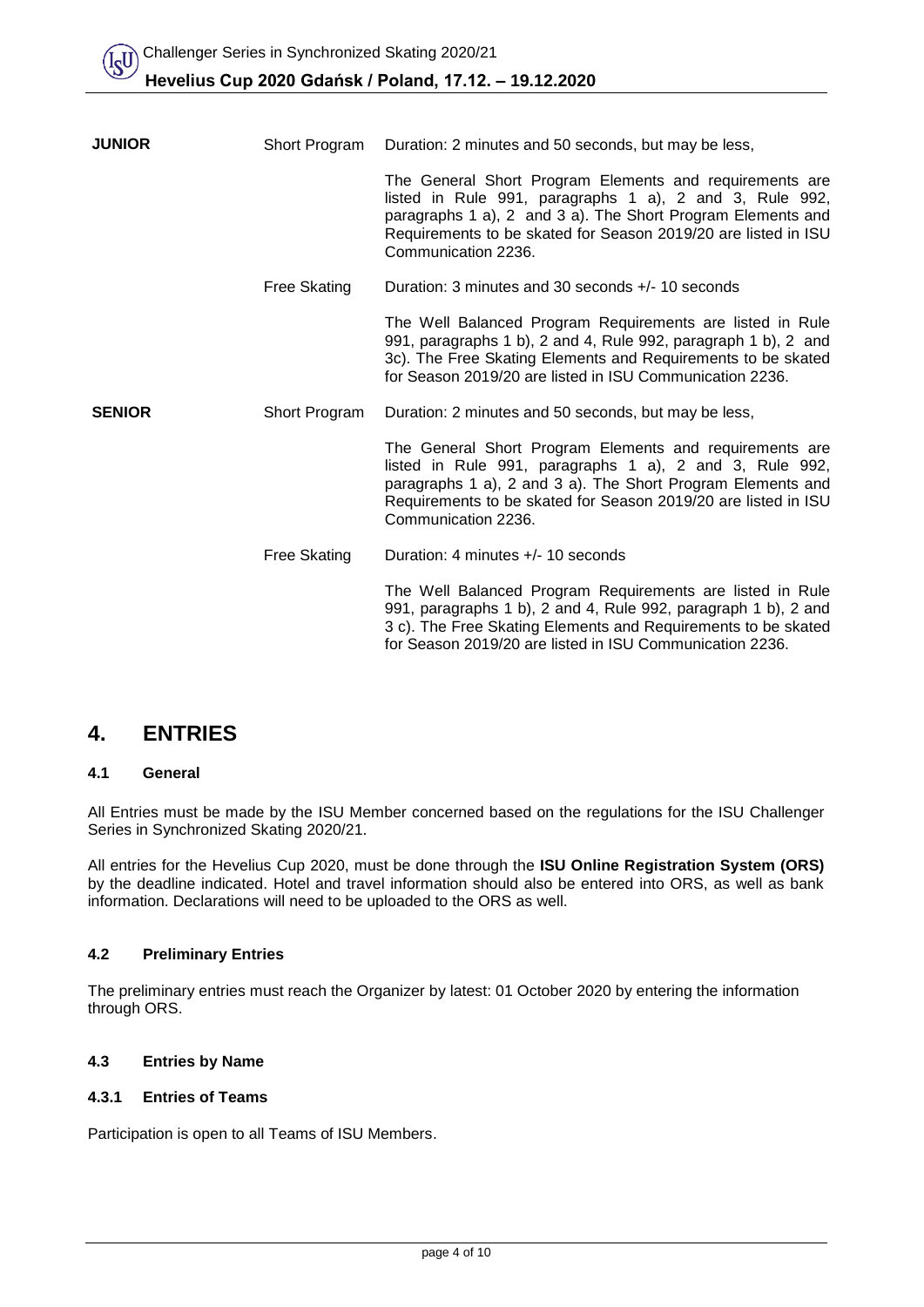The Entries by names must be made via the ISU Online Registration System (ORS):

**<https://fms.sportresult.com/isu>**

and will be submitted via the ORS simultaneously to the:

**SKF Iceskater** Ul. Falista 14 80-286 Gdańsk e-mail: heveliuscup@iceskater.pl

and to:

ISU Secretariat fax: +41 21 612 66 77 e-mail: [entries@isu.ch](mailto:entries@isu.ch)

not later than: **Friday, 20 November 2020 – 20:00 h (local time city of event)**.

#### **4.3.2 Entries of Judges**

Each participating ISU Member has the right to nominate one (1) judge who has at least the qualification "Judge for International Competitions".

In case of too many nominated judges the organizer will draw the panel of judges immediately after the closing date for the entries. The result of such draw will be communicated to all ISU Members involved in writing immediately after the conclusion of such draw.

The Entries of Judges must be made via the ISU Online Registration System (ORS) not later than: **Friday, 20 November 2020 – 20:00 h (local time city of event)**..

Each panel of Judges will consist of at least 7 Judges. In exceptional cases and if there is no possibility to compose a panel of judges with at least 7 Judges, the ISU Vice-President Figure Skating may exceptionally authorize the panel in question to have a minimum of 6 Judges.

In case that at the time of the competition more Judges will be available and entered as required to compose the panels of Judges, the Organizing Member in consultation with the ISU will conduct on site, a draw for the panel of judges for the first segment. The Judges, not drawn for the first segment will be seated for the second segment.

The panel for the second segment (Free Skating) will in this case be completed by an open draw amongst the Judges serving in the first segment.

#### **4.1.4 Entries of Team Members**

Official entries of Team Leaders, Assistant Team Leaders, Team Officials, Team Medical Staff and Coaches and the partner or relative of a Judge will be accepted. Accreditation will be provided to those who are officially accepted by the Organizer.

Please be advised that only one Coach per Team will be accredited. An Assistant Team Leader will be accepted. Only two Team Officials of each Member, including the Member President provided that they are Council Members, Technical Committee Members or Members of the Head Office of their Federation, will be accredited. Not more than one (1) Team Doctor and one (1) Team Physiotherapist will be accepted as the Team Medical Staff, for which the organizer requests the right to have a medical certification (document) presented before accreditation. An accompanying person to a Judge will only be accepted for accreditation if this person is a partner in life or a relative of the Judge. The Member Federations guarantee that the requested accreditation of Team Members will correspond to their function within the team and the Federation.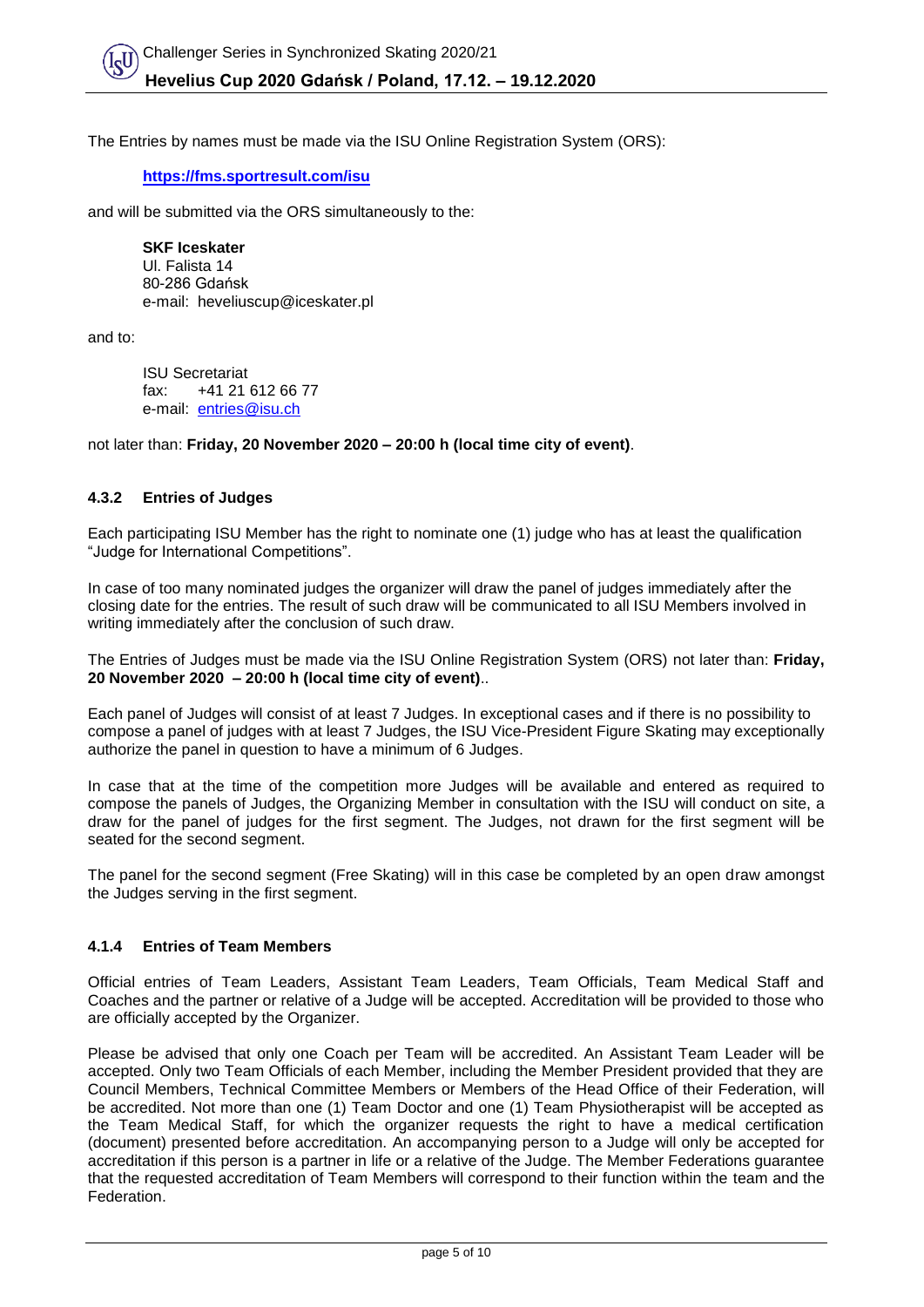The names of all team members must be submitted via the ISU Online Registration System (ORS) and must reach the Organizing Committee and the ISU Secretariat not later than: **Friday, 20 November 2020 - 20:00 h (local time city of event)**.

#### **4.1.5 Entry Fee**

With the entry to the competition, the entry fee must be paid as follows:

500.00 € per Team

#### **The entry fee will not be refunded in case of withdrawals for any reason.**

#### **Bank transfer details:**

**Organizer:** SKF Iceskater ul. Falista 14 80-286 Gdańsk

**Bank:** Santander Bank Polska S.A. **Address of the Bank:** al. Jana Pawła II 17, 00-854 Warszawa, Poland

**IBAN:** PL50109010980000000143461772 **BIC/Swift: WBKPPLPP**

## **5. APPOINTED EVENT OFFICIAL**

This Challenger Series in Synchronized Skating event will follow the requirements of the General Announcement for the Challenger Series in Synchronized Skating 2020/21 as well as ISU Communication 2308 and principles of Rule 910, paragraph 5.a) of the ISU Special Regulations Synchronized Skating 2018 for appointing the event officials.

The members of each individual Technical Panel (Technical Controller and the Technical Specialists) will not be from the same ISU Member. At least two (2) Technical Panel members will have the qualification "ISU", however one of the three members may have the qualification "International".

The Referee will have at least the qualification "International" and could be of the same ISU Member as one member of the Technical Panel (Technical Controller and Technical Specialists).

The Data Operator and the Replay Operator will have at least the qualification "International".

## **6. MEALS, LODGING AND TRAVEL EXPENSES**

The organizer will provide and cover the expenses for rooms and meals for all Referees, the Technical Controllers, the Technical Specialists, the Data and Replay Operators and Judges participating, beginning with dinner on **Thursday 17 December** until breakfast on **Sunday 20 December**.

Should any of the above-mentioned persons arrive at the hotel before or stay longer than the period described above, their room costs and expenses will be the responsibility of the individual and must be paid on arrival.

The Organizing Committee will cover the costs for travel expenses for all Referees, the Technical Controllers, the Technical Specialists, the Data and Replay Operators.

In accordance with the General Announcement for the Challenger Series in Synchronized Skating 2020/21 as well as ISU Communication 2308, all Referees, the Technical Controllers, the Technical Specialist, the Data and Replay Operators and Judges officiating in the "Junior" and "Senior" competitions of a Challenger Series in Synchronized Skating event will, at the expense of the organizing ISU Member, receive pocket money of CHF 200.00 or the equivalent in the local currency.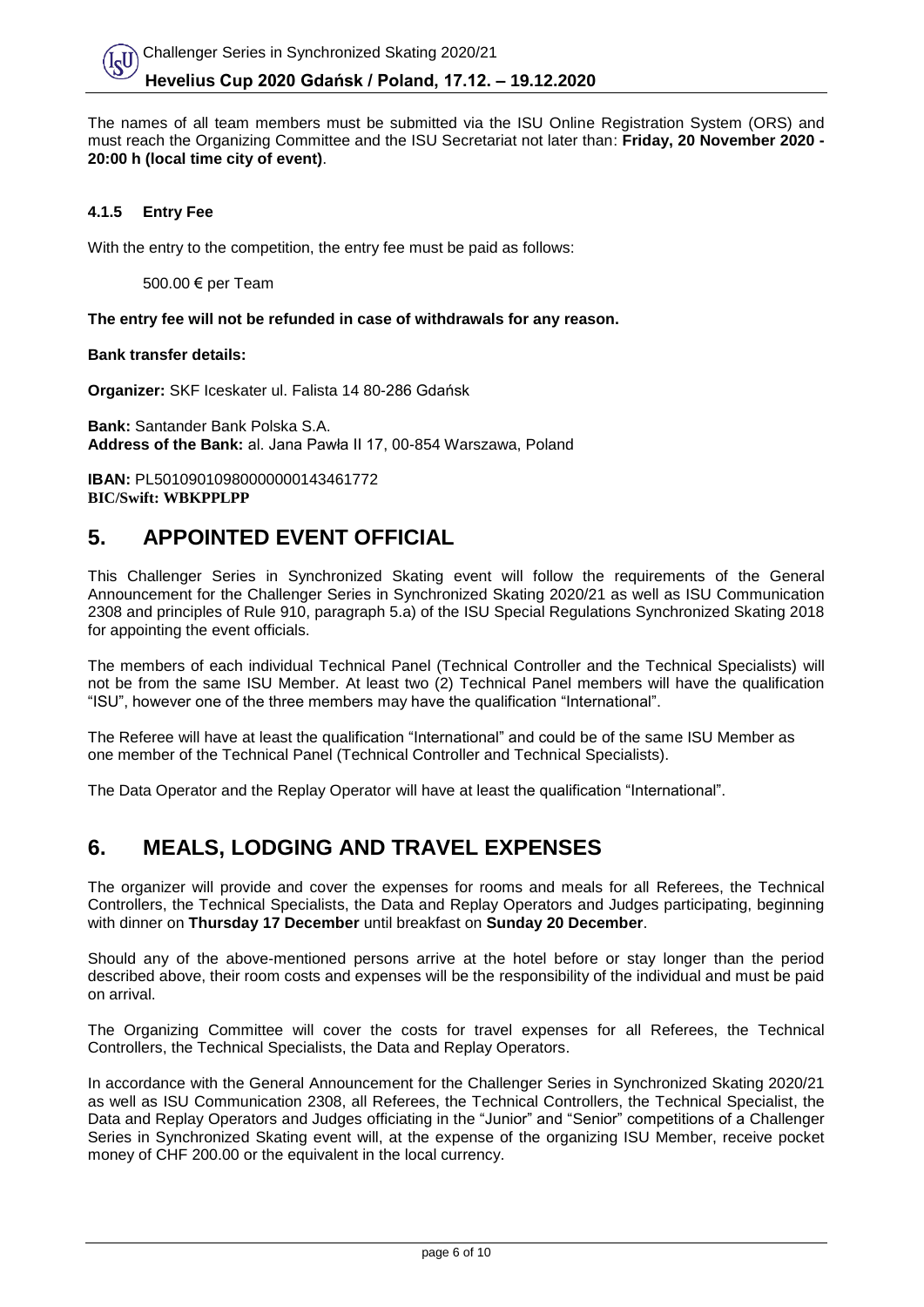# **7. PRACTICE**

Official practice for Competitors begins on Friday**, 18 December**. The detailed schedule will be issued at the time of registration.

# **8. MUSIC / PLANNED PROGRAM CONTENT**

All Competitors shall furnish competition music of excellent quality on CD in any other approved format, in accordance with Rule 823, paragraph 2. A list of titles, composers and orchestras of the music to be used for the Short Program and Free Skating Program must be listed for each Team on the official Music Selection Form and attached to the official Entry Form for Teams.

In accordance with Rule 823, paragraph 2, all covers/discs must show the Competition event, Team's name, the Nation and the exact running time of the music (not skating time) including any starting signal and must be submitted at the time of registration. Each program (short program and free skating) must be recorded on a separate disc. In addition Teams must provide a back-up drive for each program.

If music information is not complete and/or the music is not provided, accreditation will not be given.

With the entry forms, the "Program Content Sheet" must be returned to the Organizing Committee in time. It is mandatory that the Program Content Sheet be filled in precisely by each Team in English using the terminology for the elements listed in the respective ISU Communication.

# **9. ARRIVAL OF PARTICIPANTS / TEAMS**

The nearest airport to **Gdańsk** is **Gdansk Lech Walesa Airport (GDN)** with a distance of **11 km** to the official hotel.

The Organizing Committee provides a bus shuttle to meet the teams on arrival. Please accept that we have to ask for a small transportation fee from all persons participating in this shuttle service. Please inform the Organizing Committee together with your entry whether you will be using the transportation offered.

All Referees, the Technical Panel (Technical Controllers, Technical Specialists, Data & Replay Operators) Judges, Competitors, Team Leaders, Team Officials, Team Medical Staff and Coaches are requested to announce to the Organizing Committee as soon as possible but no later than **20 November 2020** the name of the airlines, flight numbers, dates and times of arrival or any other information concerning transportation and arrivals. The detailed travel information need to be submitted via the ISU Online Registration System (ORS).

# **10. OFFICIAL HOTEL(S)**

#### **Focus Hotel Premium Gdańsk \*\*\*\*** ul. Nad Stawem 5

80-454 Gdańsk, Poland phone: +48 58 670 42 90 fax: +48 58 670 42 91 mail: gdansk.premium@focushotels.pl web: <https://www.focushotels.pl/focus-hotel-premium-gdansk>

Hotel capacities can be booked by contacting the hotel reception or the Organizing Committee. When making a reservation, please remember to enter the password "Hevelius Cup". All payments shall be made at the hotel.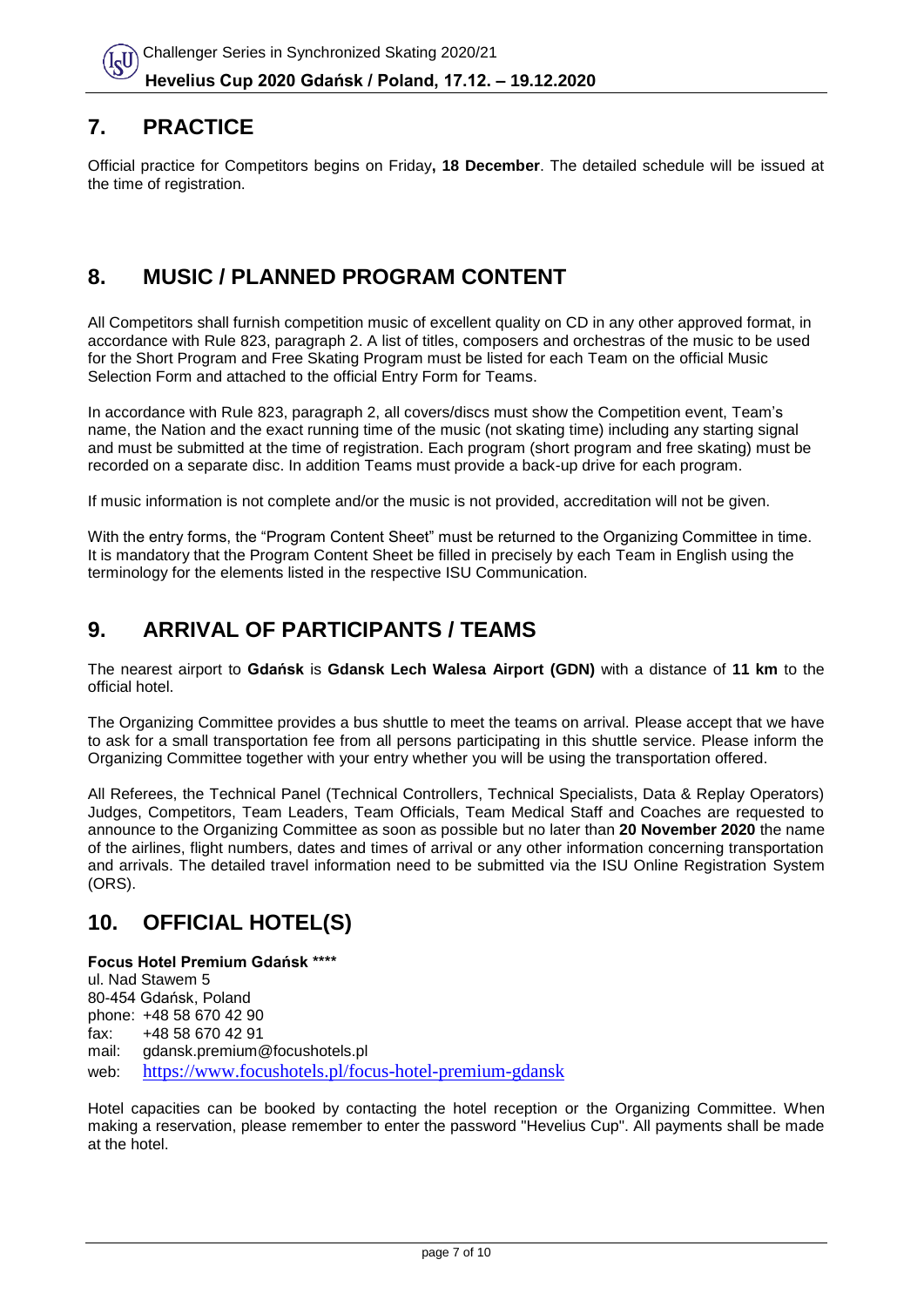## **11. ACCREDITATION**

The official accreditation for Teams is planned at the **Main Arena** upon arrival.

Accreditation as a Team Member will be given to all entered Judges, Competitors and one Team Leader per participating team, one Coach per Team, a maximum of two Team Officials of ISU Members (including the Member President), provided that they are Council Members, Technical Committee Members or Members of the Head Office of their Federation and a maximum of two medical persons. Accreditation will only be granted to persons in those various functions if officially entered and named through their ISU Member. **The ISU Member certifies with the signed entry form the indicated functions within the team of all team members. Any misuse of any function will be sanctioned by the ISU/OC.**

Accreditation will be given to appointed Event Officials and Guests.

## **12. RESULTS**

The marking system (ISU Judging System) as described in ISU Technical Rule Synchronized Skating 2018, Rule 842 and Rule 843 (Determination and publication of results) will be used.

## **13. PRESENTATION OF MEDALS AND PRIZES**

The three best placed Teams in each event will be announced and honored. Gold, silver and bronze medals will be presented to the medalists. The national anthem of the winners will be played and the flags of the medal winners hoisted.

# **14. INSURANCE / LIABILITY**

In accordance with Rule 119, it is the sole obligation of each Member participating in ISU Events, to provide medical and accident insurance for their athletes, officials and all other members of the Member's team. Such insurance must assure full medical attendance and also the return of the ill or injured person to the home country by air transport or by other expeditious. It is an internal matter of each ISU Member to decide the issue who shall pay the premium for such insurance.

The ISU assumes no responsibility for or liability with respect to bodily or personal injury or property damage incurred in connection incurred by Competitors and Officials.

## **15. MEETINGS FOR ISU EVENT OFFICIALS AND JUDGES**

All Referees, Technical Controllers, Technical Specialists, Data and Replay Operators and Judges are responsible to make their travel arrangements in order to be able to attend the respective event related meetings. If any other party makes the flight arrangements, the Referees, Technical Controllers, Technical Specialists, Data and Replay Operators and the Judges are responsible to check if such arrangements are in line with the detailed schedule as mentioned under paragraph 17.

## **16. INFORMATION AND VARIOUS**

For information, please contact the Organizing Committee:

**SKF Iceskater** Ul. Falista 14 80-286 Gdańsk Poland phone: +48 606 831 421, +48 604 281 344 e-mail: [heveliuscup@iceskater.pl](mailto:heveliuscup@iceskater.pl) web: www.heveliuscup.eu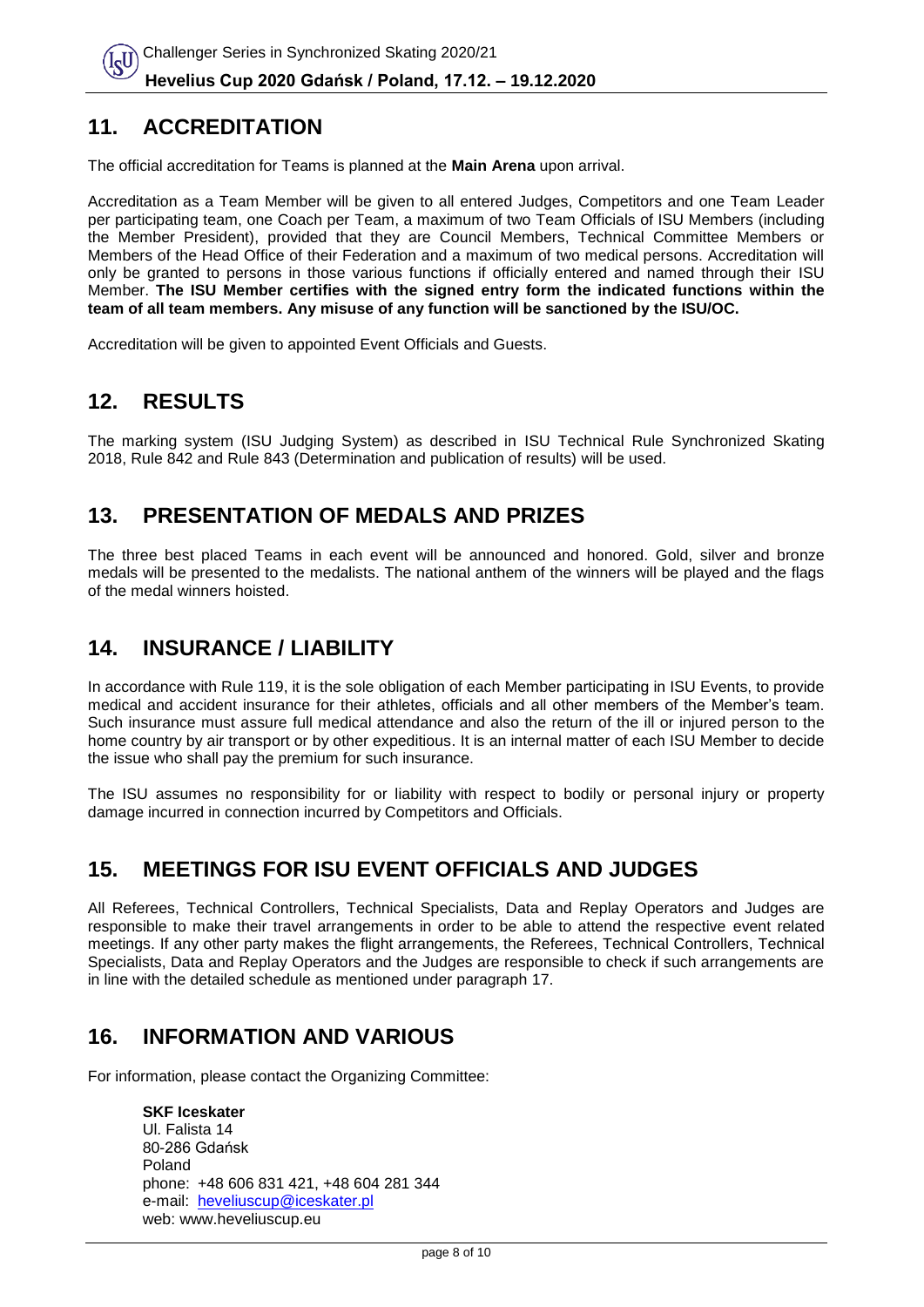# **17. EVENT SCHEDULE**

| Wednesday,<br>December 16, 2020 | All day     | Arrival of teams                                |  |
|---------------------------------|-------------|-------------------------------------------------|--|
|                                 | 06:00-22:00 | Extra Practice Ice                              |  |
| Thursday,                       | 06:00-22:00 | Extra Practice Ice                              |  |
| December 17, 2020               | 16:00-20:00 | <b>Team Registration</b>                        |  |
|                                 | 16:00       | <b>Technical Panel Meeting</b>                  |  |
|                                 | 16:30       | Referees and Technical Controllers Meeting      |  |
|                                 | 17:00       | Judges Draw and Meeting                         |  |
|                                 | 18:00       | <b>Team Leaders Meeting</b>                     |  |
|                                 | 20:00       | <b>Official Draw</b>                            |  |
| Friday,                         |             |                                                 |  |
| December 18, 2020               | 08:00       | <b>JUNIOR</b> – Official Practice Short Program |  |
|                                 | 10:00       | SENIOR - Official Practice Short Program        |  |
|                                 | 17:00       | <b>Opening Ceremony</b>                         |  |
|                                 | 17:30       | <b>JUNIOR</b> – Short Program                   |  |
|                                 | 20:00       | SENIOR - Short Program                          |  |
|                                 |             |                                                 |  |
| Saturday,<br>December 19, 2020  | 07:30       | <b>JUNIOR</b> – Official Practice Free Skating  |  |
|                                 | 10:30       | <b>SENIOR</b> – Official Practice Free Skating  |  |
|                                 | 16:30       | JUNIOR - Free Skating                           |  |
|                                 | 19:30       | SENIOR - Free Skating                           |  |
|                                 | 22:00       | Victory Ceremonies JUNIOR and SENIOR            |  |

**Please note:**

**This schedule is subject to changes and will be updated in accordance with the final number of entries.**